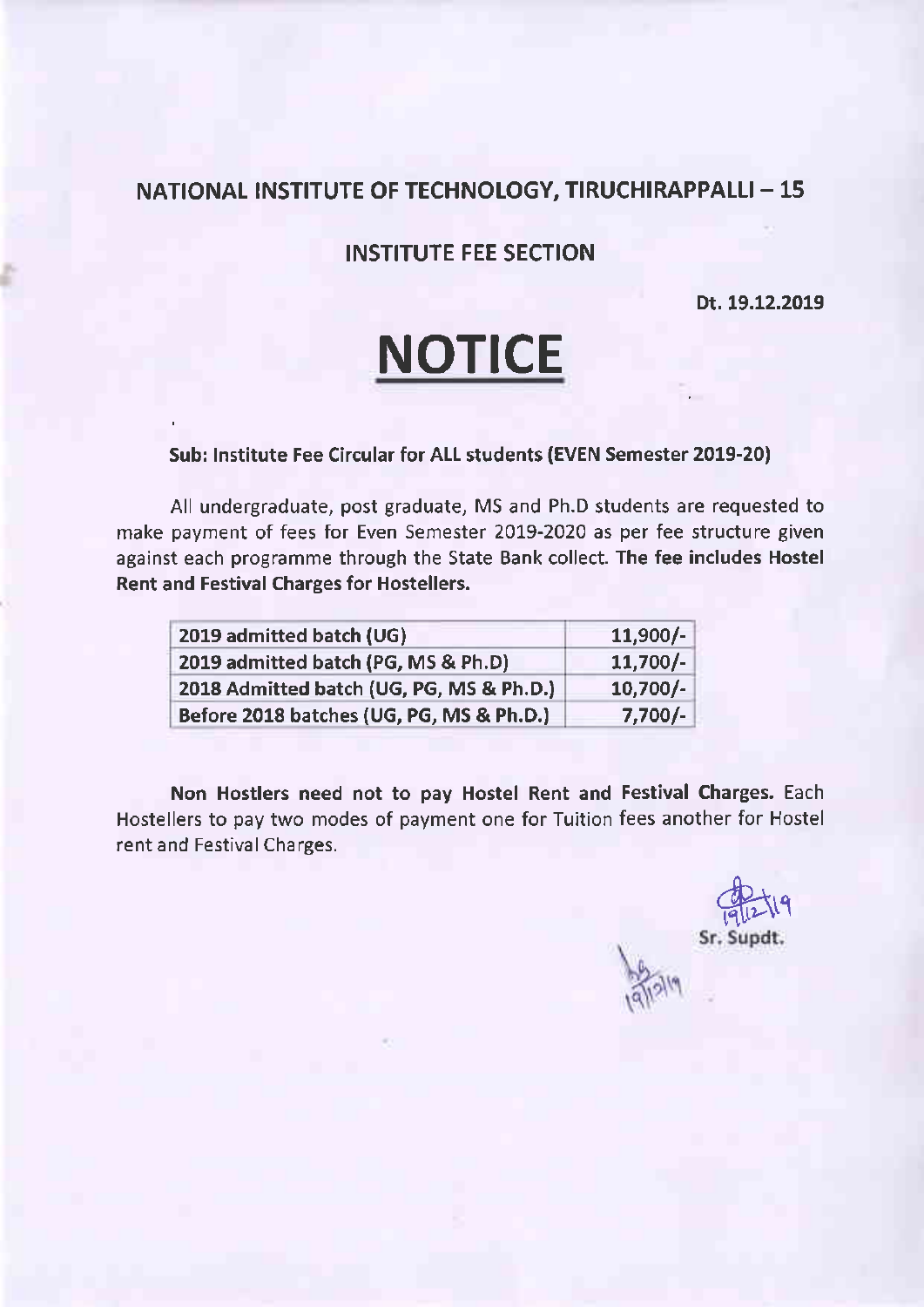

### **ADMINISTRATIVE OFFICE / Institute Fee Section NATIONAL INSTITUTE OF TECHNOLOGY TIRUCHIRAPPALLI - 620 015, TAMIL NADU, INDIA**

Phone : +91-431-2503083, Fax : +91-431-2503013 (O/o the Director), E-mail : fees@nitt.edu

#### **FEE DETAILS (B.Tech. / B.Arch. / M.Tech. / M.Arch. / M.Sc. / MBA / MCA / MS (by research) / Ph.D. (Even Semester / January Session) / 2019-2020**

|                                             |        |        | 2019-20<br>(II Semester) |                |                          | 2018-19<br>(IV Semester) |        |                          |                          |                          |
|---------------------------------------------|--------|--------|--------------------------|----------------|--------------------------|--------------------------|--------|--------------------------|--------------------------|--------------------------|
| Category                                    | OP/OBC | SC/ST  | <b>PWD</b><br>(OP / OBC) | OP/OBC<br>$**$ | OP/OBC<br>$***$          | OP/OBC                   | SC/ST  | <b>PWD</b><br>(OP / OBC) | OP/OBC<br>$**$           | OP/OBC<br>$***$          |
| B.Tech.                                     | 80,400 | 17,900 | 17,900                   | 17,900         | 38,733                   | 79,200                   | 16,700 | 16,700                   | 16,700                   | 37,533                   |
| B.Arch.                                     | 80,400 | 17,900 | 17,900                   | 17,900         | 38,733                   | 79,200                   | 16,700 | 16,700                   | 16,700                   | 37,533                   |
| M.Tech./ M.Arch.                            | 52,700 | 17,700 | 52,700                   | $\sim$         |                          | 51,700                   | 16,700 | 51,700                   |                          |                          |
| <b>MCA</b>                                  | 52,700 | 17,700 | 52,700                   | $\sim$         |                          | 51,700                   | 16,700 | 51,700                   |                          | $\sim$                   |
| <b>MBA</b>                                  | 67,700 | 32,700 | 67,700                   | $\sim$         | $\overline{\phantom{a}}$ | 66,700                   | 31,700 | 66,700                   |                          | $\sim$                   |
| M.Sc.                                       | 25,200 | 17,700 | 25,200                   | $\sim$         | $\blacksquare$           | 24,200                   | 16,700 | 24,200                   |                          | $\sim$                   |
| <b>MS</b><br>(By Research)                  | 24,200 | 16,700 | 24,200                   | $\sim$         | $\overline{\phantom{a}}$ | 23,200                   | 15,700 | 23,200                   | $\overline{\phantom{a}}$ | $\blacksquare$           |
| Ph.D. (FT with Institute<br>contingency)    | 21,400 | 13,900 | 21,400                   | $\sim$         |                          | 20,400                   | 12,900 | 20,400                   |                          |                          |
| Ph.D. (FT without Institute<br>contingency) | 24,200 | 16,700 | 24,200                   | $\sim$         | $\overline{\phantom{a}}$ | 23,200                   | 15,700 | 23,200                   |                          | $\overline{\phantom{a}}$ |
| Ph.D.<br>(Part Time)                        | 24,200 | 16,700 | 24,200                   | $\sim$         |                          | 23,200                   | 15,700 | 23,200                   |                          |                          |

**\*\* Family income less than 1,00,000/- (only B.Tech. and B.Arch.) # Fee for M.Tech. – I year Sponsored students is Rs.81,700/- per semester \*\*\* Family income more than 1,00,000/- to 5,00,000/-(only B.Tech. and B.Arch.) Fee for M.Tech. – II year Sponsored students is Rs.80,700/- per semester**

**DASA (Direct Admission of Students Abroad)**

| <b>Fee Particulars</b>                            | <b>NON - SAARC</b> | <b>SAARC</b>          | <b>DASA (CIWG)</b>    | <b>NON-</b><br><b>SAARC</b> | <b>SAARC</b>           | <b>DASA (CIWG)</b>     |
|---------------------------------------------------|--------------------|-----------------------|-----------------------|-----------------------------|------------------------|------------------------|
|                                                   | year<br>(2019-20)  | l year<br>$(2019-20)$ | l year<br>$(2019-20)$ | II year<br>$(2018-19)$      | Il year<br>$(2018-19)$ | Il year<br>$(2018-19)$ |
| Tuition Fees in <b>Dollar</b><br>(per semester)   | \$4000             | \$2000                | --                    | \$4000                      | \$2000                 | --                     |
| Additional Fee in <b>Rupees</b><br>(per semester) | <b>Rs.17,900</b>   | <b>Rs.17,900</b>      | <b>Rs.80,400</b>      | IV<br><b>Rs.16,700</b>      | IV<br><b>Rs.16,700</b> | <b>Rs.79,200</b>       |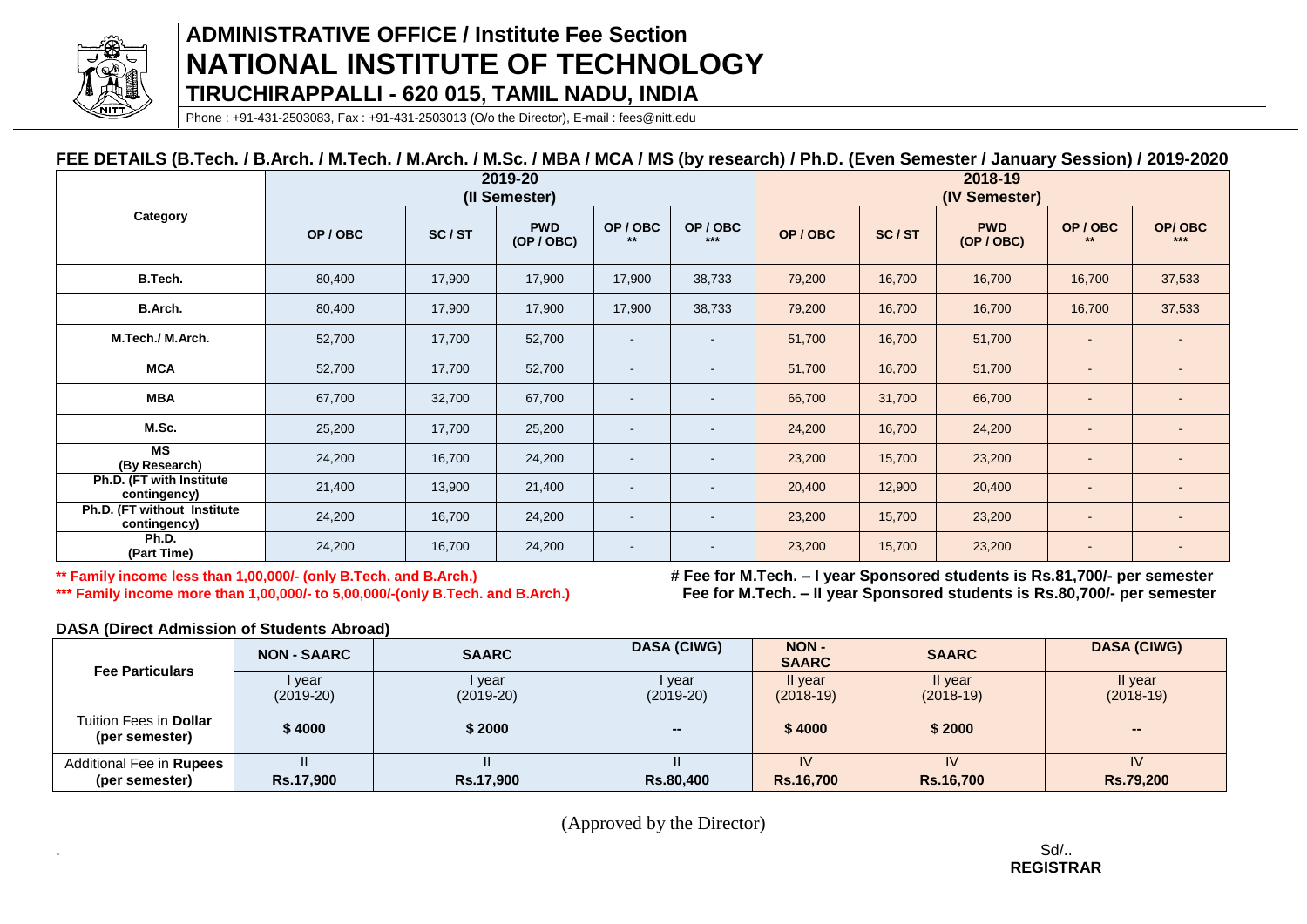

### **ADMINISTRATIVE OFFICE / Institute Fee Section NATIONAL INSTITUTE OF TECHNOLOGY TIRUCHIRAPPALLI - 620 015, TAMIL NADU, INDIA**

Phone : +91-431-2503083, Fax : +91-431-2503013 (O/o the Director), E-mail : fees@nitt.edu

#### **FEE DETAILS (B.Tech. / B.Arch. / M.Tech. / M.Arch. / M.Sc. / MBA / MCA / MS (by research) / Ph.D. (Even Semester / January Session) / 2019-2020**

|                                             | 2017-18<br>(VI Semester) |        |                          |                           |                            |                          | 2016-17<br>(VIII Semester) |                          |                          |                              | 2015-16<br>(X Semester) |                |
|---------------------------------------------|--------------------------|--------|--------------------------|---------------------------|----------------------------|--------------------------|----------------------------|--------------------------|--------------------------|------------------------------|-------------------------|----------------|
| Category                                    | OP/OBC                   | SC/ST  | <b>PWD</b><br>(OP / OBC) | OP/<br><b>OBC</b><br>$**$ | OP/<br><b>OBC</b><br>$***$ | OP/OBC                   | SC/ST                      | <b>PWD</b><br>(OP / OBC) | OP/OBC<br>$**$           | OP/OBC<br>$***$              | OP/OBC                  | SC/ST          |
| B.Tech.                                     | 76,200                   | 13,700 | 13,700                   | 13,700                    | 34,533                     | 76,200                   | 13,700                     | 13,700                   | 13,700                   | 34,533                       | $\sim$                  | $\blacksquare$ |
| B.Arch.                                     | 76,200                   | 13,700 | 13,700                   | 13,700                    | 34,533                     | 76,200                   | 13,700                     | 13,700                   | 13,700                   | 34,533                       | 41,000                  | 6,000          |
| M.Tech./ M.Arch.                            | $\sim$                   | $\sim$ |                          | $\sim$                    | $\sim$                     | $\sim$                   |                            | $\sim$                   |                          |                              | ۰                       | $\blacksquare$ |
| <b>MCA</b>                                  | 48,700                   | 13,700 | 48,700                   | $\sim$                    | $\sim$                     | ۰                        |                            | $\overline{\phantom{a}}$ | $\overline{\phantom{a}}$ |                              | ٠                       | $\blacksquare$ |
| <b>MBA</b>                                  | $\overline{\phantom{a}}$ | $\sim$ | $\overline{\phantom{a}}$ | $\sim$                    | $\sim$                     | $\overline{\phantom{a}}$ |                            | $\overline{\phantom{a}}$ | $\overline{\phantom{a}}$ |                              | $\sim$                  | $\blacksquare$ |
| M.Sc.                                       | $\overline{\phantom{a}}$ | $\sim$ | $\overline{\phantom{a}}$ | $\overline{\phantom{a}}$  | $\sim$                     | $\overline{\phantom{a}}$ |                            | $\overline{\phantom{a}}$ | $\overline{\phantom{a}}$ | $\qquad \qquad \blacksquare$ | $\sim$                  | $\blacksquare$ |
| <b>MS</b><br>(By Research)                  | 20,200                   | 12,700 | 20,200                   | $\sim$                    | $\blacksquare$             | 20,200                   | 12,700                     | 20,200                   | $\sim$                   |                              | $\sim$                  | $\blacksquare$ |
| Ph.D. (FT with Institute<br>contingency)    | 17,400                   | 9,900  | 17,400                   | $\blacksquare$            | $\blacksquare$             | 17,400                   | 9,900                      | 17,400                   | $\blacksquare$           | $\overline{\phantom{0}}$     | 17,400                  | 9,900          |
| Ph.D. (FT without<br>Institute contingency) | 20,200                   | 12,700 | 20,200                   | $\overline{\phantom{a}}$  | $\sim$                     | 20,200                   | 12,700                     | 20,200                   | $\overline{\phantom{a}}$ | $\overline{\phantom{0}}$     | 20,200                  | 12,700         |
| Ph.D.<br>(Part Time)                        | 20,200                   | 12,700 | 20,200                   | $\sim$                    | $\sim$                     | 20,200                   | 12,700                     | 20,200                   | $\blacksquare$           |                              | 20,200                  | 12,700         |

**\*\* Family income less than 1,00,000/- (only B.Tech. and B.Arch.)**

**\*\*\* Family income more than 1,00,000/- to 5,00,000/-((only B.Tech. and B.Arch.)**

**DASA (Direct Admission of Students Abroad)**

|                                                             | <b>NON - SAARC</b>     | <b>SAARC</b>                  | <b>DASA (CIWG)</b>     | <b>NON - SAARC</b>              | <b>SAARC</b>                    | <b>DASA (CIWG)</b>      | <b>NON - SAARC</b>      | <b>SAARC</b>            |
|-------------------------------------------------------------|------------------------|-------------------------------|------------------------|---------------------------------|---------------------------------|-------------------------|-------------------------|-------------------------|
| <b>Fee Particulars</b>                                      | III year               | III year                      | III year               | IV year                         | IV year                         | IV year                 | V vear                  | V year                  |
|                                                             | $(2017-18)$            | $(2017-18)$                   | $(2017-18)$            | $(2016-17)$                     | $(2016-17)$                     | $(2016-17)$             | $(2015-16)$             | $(2015-16)$             |
| Tuition Fees in <b>Dollar</b><br>(per semester)             | \$4000                 | \$2000                        | $\sim$                 | \$4000                          | \$2000                          | --                      | \$4000                  | \$2000                  |
| <b>Additional Fee in</b><br><b>Rupees</b><br>(per semester) | VI<br><b>Rs.13,700</b> | <b>VI</b><br><b>Rs.13,700</b> | VI<br><b>Rs.76,200</b> | <b>VIII</b><br><b>Rs.13,700</b> | <b>VIII</b><br><b>Rs.13,700</b> | VII<br><b>Rs.76,200</b> | VII<br><b>Rs.13,700</b> | VII<br><b>Rs.13,700</b> |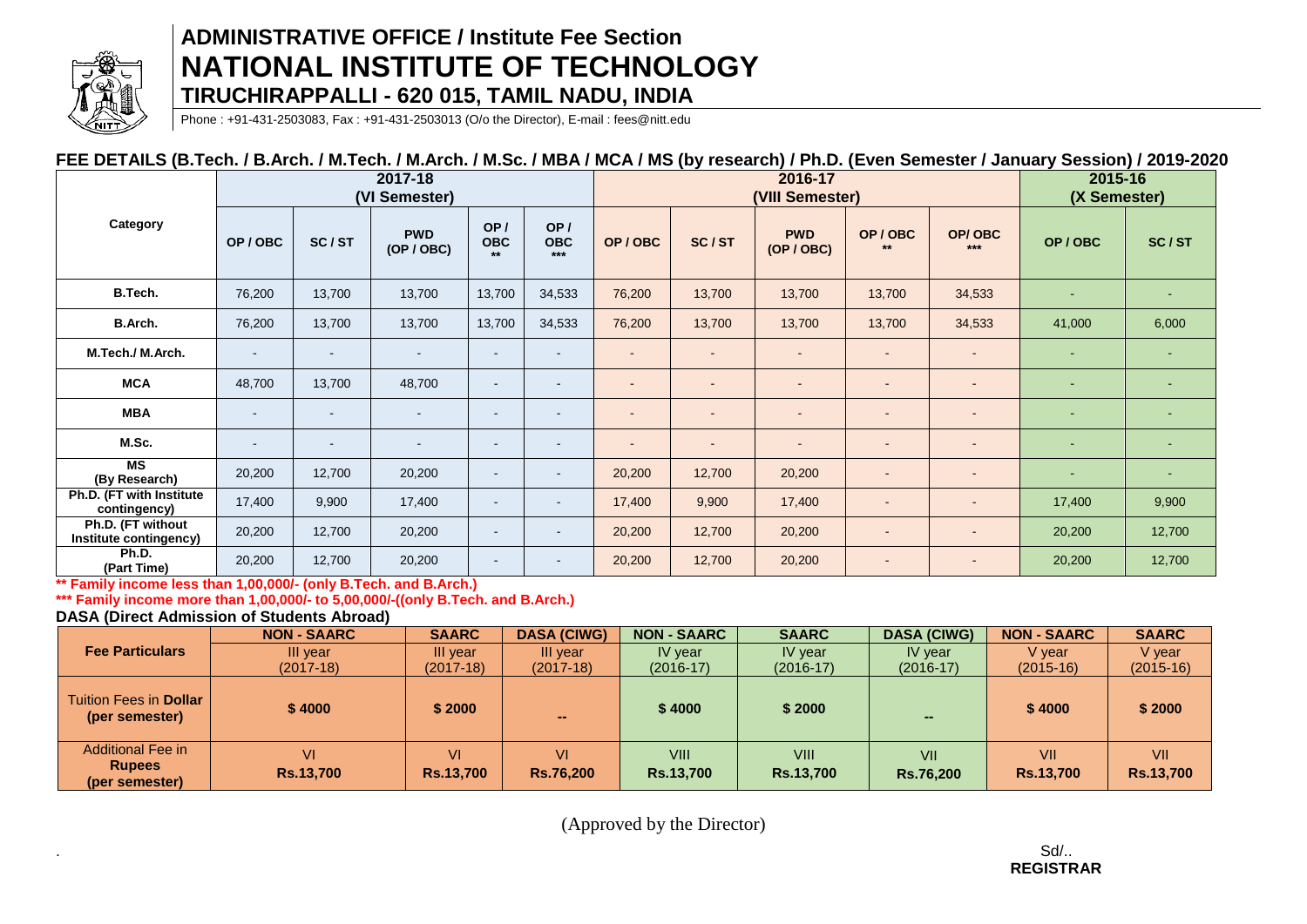### **Mode of payment**

- 1. Payment through SBI Collect (State Bank of India) only.
- 2. Payment through SBI Collect can be made by operating the following link ["https://www.onlinesbi.com/prelogin/icollecthome.htm?corpID=88587"](https://www.onlinesbi.com/prelogin/icollecthome.htm?corpID=88587)
- 3. Cash / Demand Draft / Cheque / Pay Orders, etc are NOT ACCEPTED. However, in case of payment of fees on availing EDUCATION LOAN, the fee could be remitted through NEFT in the following Institute account:

| For ALL B.Tech./B.Arch. Students |                                                   | For ALL M.Tech./M.Arch./MBA/MCA/M.Sc./M.S./Ph.D. Students |                               |  |  |  |  |
|----------------------------------|---------------------------------------------------|-----------------------------------------------------------|-------------------------------|--|--|--|--|
| a. Account No.                   | $\div$ 35821815354                                | Account No.                                               | : 38127411825                 |  |  |  |  |
|                                  | b. Name of the account : FEE ACCOUNT, NIT, Trichy | Name of the account                                       | : FEE ACCOUNT-II, NIT, Trichy |  |  |  |  |
| c. IFSC Code                     | : SBIN0001617                                     | <b>IFSC Code</b>                                          | : SBIN0001617                 |  |  |  |  |
| d. Branch                        | : $NIT$ , $Trichy$                                | <b>Branch</b>                                             | : NIT, Trichy                 |  |  |  |  |

In case of payments through NEFT mode the proof of payment with UTR No. and students particulars should be produced to the Institute fee section and the **remitter should enter the concerned student Roll No. and Name.**

4. The hostel rent has to be paid through SB Collect vide under the heads "**Hostel Rent and Festival charges**" as detailed below

| 2019 admitted batch (UG)                | $-11,900$ |
|-----------------------------------------|-----------|
| 2019 admitted batch (PG, MS & Ph.D)     | $-11,700$ |
| 2018 admitted batch (UG, PG, MS & Ph.D) | $-10,700$ |
| Before 2018 batches (UG, PG, MS & Ph.D) | $-7,700$  |

### **For DASA Students**

### **a. Tuition Fee:**

- 1. Tuition fee can be paid in INR or USD. Payments in INR can be made through SBI collect only by operating the link [https://www.onlinesbi.com/prelogin/icollecthome.htm?corpID=88587"](https://www.onlinesbi.com/prelogin/icollecthome.htm?corpID=88587) (Payment in INR should be made at the conversion rate in force on the date of *transaction)*
- 2. Payment in USD can be made through **SWIFT** mode only, for which the details are furnished below:

| a. Account No.          | 10891414445                                                                                                             |
|-------------------------|-------------------------------------------------------------------------------------------------------------------------|
| b. Name of the account  | $\pm$ THE DIRECTOR, NIT TRICHY                                                                                          |
| c. SWIFT Code           | : SBININBB190                                                                                                           |
|                         | d. Branch name & Address: State Bank of India, Kailasapuram Post, Post Bag No.3, B-Sector, Trichy, Tamil Nadu – 620 014 |
| e. Charges              | : OURS (to be paid by students)                                                                                         |
| f. Remitter Information | : (Field 72) – Student Roll No., Name & Mobile No. (to be mentioned compulsorily)                                       |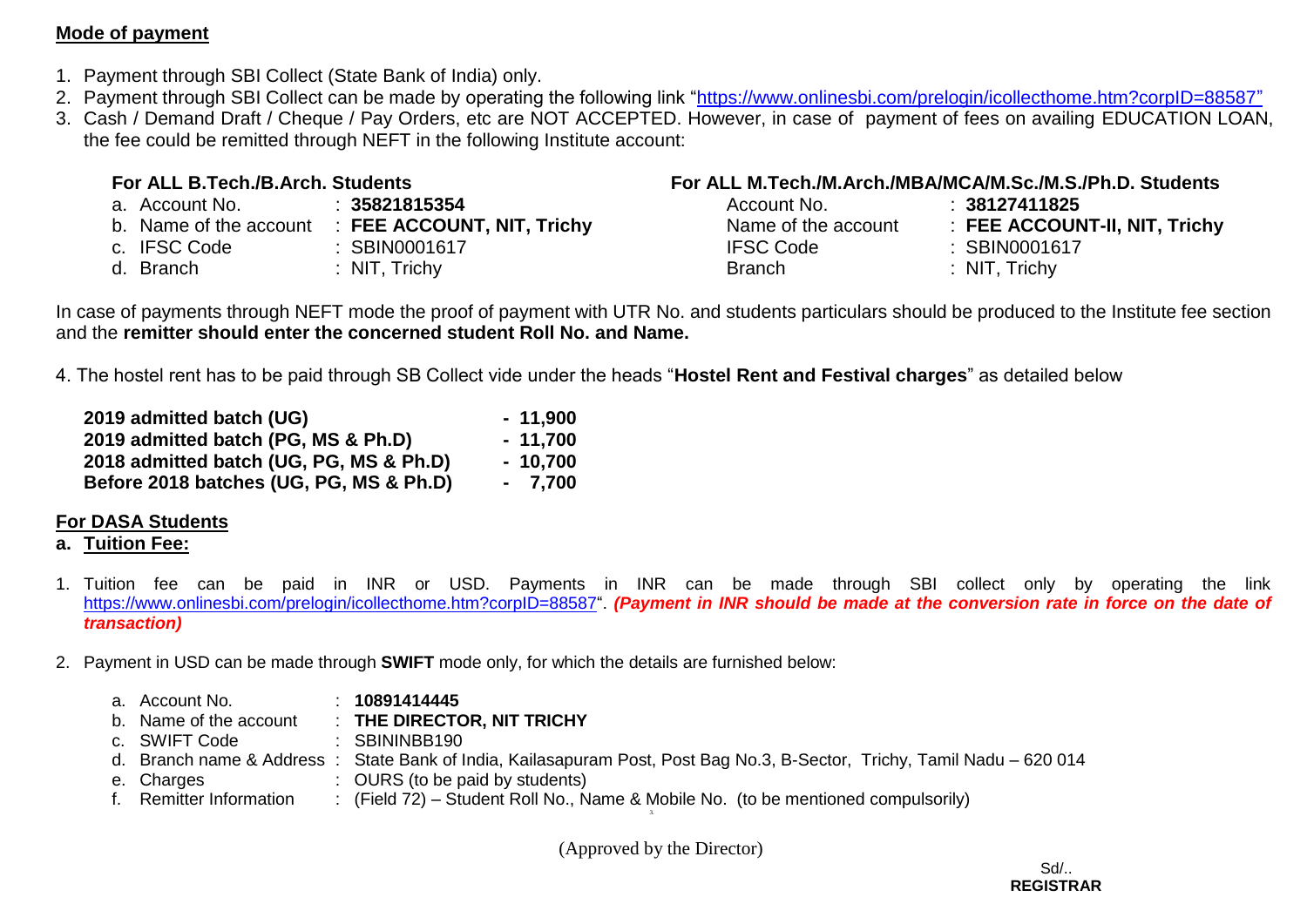### **b. Additional Fees:**

 Payment can be made in INR through SBI Collect only by operating the following link ["https://www.onlinesbi.com/prelogin/icollecthome.htm?corpID=88587"](https://www.onlinesbi.com/prelogin/icollecthome.htm?corpID=88587)

### **Instructions for payment of fees:**

- 1. Part payment will not be accepted.
- 2. Students availing Bank loans / Scholarships should pay the Institute fee within the stipulated time, even if the receipt of bank loan/scholarship is delayed. The bank loan/ scholarship amount subsequently received will be transferred to the students account.
- 3. In case of payments made through **SWIFT MODE\*\***, the students are advised to produce a copy of the proof to the Institute fees section along with student particulars.
- 4. After the payment, all students are advised to submit a Xerox copy of the payment receipt in INR/USD, to the Institute fee section. If any student fails to submit the above, he/she will be considered as a Fee defaulter.
- 5. Institute is accepting only **ONLINE** payments. All students and parents are requested to co-operate & co-ordinate for the smooth functioning of the section please.
- 6. Important dates for payment of fees: **\*\* on swift mode payment, the remitter must enter the student Roll No. and Name**.

**Without fine : From 20/12/2019 to 31/01/2020 With fine of Rs.500/- : From 01/02/2020 to 15/02/2020 With fine of Rs.1000/- : From 16/02/2020 to 29/02/2020 From 01/03/2020 additional Rs.100/- per day will be charged** 

(Approved by the Director)

 Sd/.. **REGISTRAR**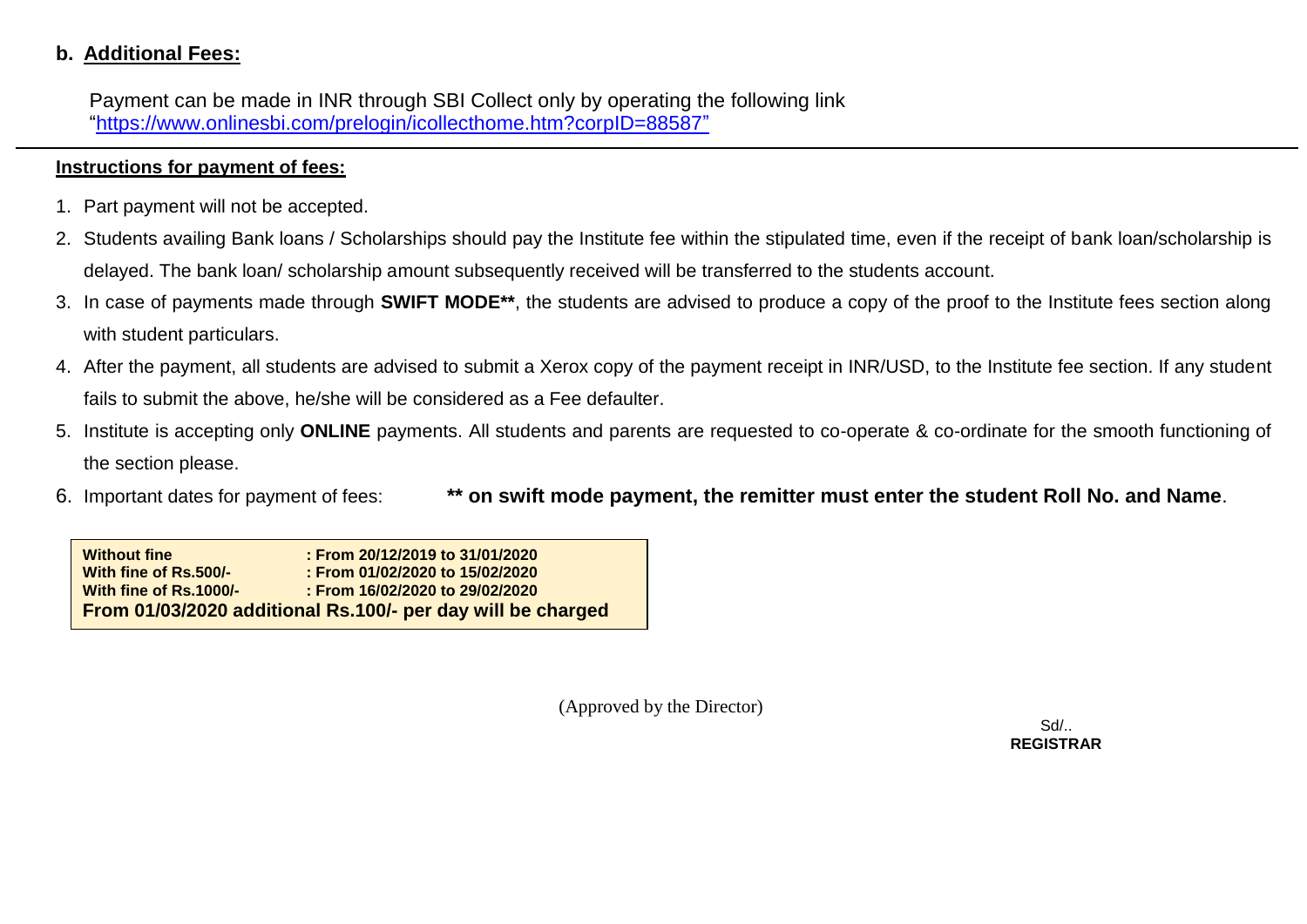

 **INSTITUTE FEES for the students / scholars who are taking admissions during 2019-20**

*(Tuition Fee and Other Miscellaneous Fees for the Even Semester 2019-20)*

### **A) B.Arch./B.Tech./M.Arch./M.Tech**./**MBA**/**MCA/M.Sc./MS/Ph.D**. (All General, OBC, SC, ST Categories) *(amount in rupees)*

| SI.No.           | <b>Items of Fees</b>                | B.Arch. / B.Tech. | M.Arch. / M.Tech. | <b>MBA</b> | <b>MCA</b> | M.Sc.   | <b>MS &amp; Ph.D.</b> |
|------------------|-------------------------------------|-------------------|-------------------|------------|------------|---------|-----------------------|
|                  | <b>YEAR OF ADMISSION</b>            | 2019-20           | 2019-20           | 2019-20    | 2019-20    | 2019-20 | 2019-20               |
| ι.               | Tuition fee                         | 62500             | 35000             | 35000      | 35000      | 7500    | 7500                  |
| 2.               | <b>Computer Fee</b>                 | 1000              | 1000              | 1000       | 1000       | 1000    | 1000                  |
| 3.               | Internet Fee                        | 300               | 300               | 300        | 300        | 300     | 300                   |
| $\overline{4}$ . | Library fee                         | 1500              | 1500              | 1500       | 1500       | 1500    | 1500                  |
| 5.               | <b>Examination fee</b>              | 1000              | 1000              | 1000       | 1000       | 1000    |                       |
| 6.               | Registration-Enrolment fee          | 200               | 200               | 200        | 200        | 200     | 200                   |
| 7.               | Association and Cultural fee        | 1200              | 1200              | 1200       | 1200       | 1200    | 1200                  |
| 8.               | Students Aid Fee                    | 200               | 200               | 200        | 200        | 200     | 200                   |
| 9.               | <b>Sports Facilitation fee</b>      | 400               | 400               | 400        | 400        | 400     | 400                   |
| 10.              | Medical and insurance fee           | 200               | 200               | 200        | 200        | 200     | 200                   |
| 11.              | Visiting Faculty fee                | --                | --                | 15000      | $-$        |         |                       |
| 12.              | Hostel Rent, Electricity, Water and | 11000             | 11000             | 11000      | 11000      | 11000   | 11000                 |
|                  | Service charges                     |                   |                   |            |            |         |                       |
| 13.              | Festival charges (NITTFEST)         | 700               | 700               | 700        | 700        | 700     | 700                   |
| 14.              | AAVEG                               | 200               | --                | --         | $-$        |         |                       |
|                  | <b>TOTAL</b>                        | 80400             | 52700             | 67700      | 52700      | 25200   | 24200                 |

1. \* The SC/ST students shall get complete Tuition fees waiver. 2. \* The B.Arch./B.Tech. PWD students shall get complete Tuition fees waiver.

3. The B.Arch./B.Tech. students, whose family income is less than Rs.1.00 lakh per annum shall get full remission of Tuition fees

4. The B.Arch./B.Tech. Students, whose family income is more than Rs.1.00 lakh to Rs.5.00 lakh per annum shall get remission of 2/3<sup>rd</sup> of the Tuition fees.

## **DASA STUDENTS** *Institute Fees*  **Non SAARC Countries** *Tuition fees of US \$ 8000 per year plus other fees of Rs.17900 per Semester SAARC Countries Tuition fees of US \$ 4000 per year plus other fees of Rs.17900 per Semester DASA (CIWG) Tuition fees of Rs.62,500 per semester plus other fees of Rs.17900 per semester*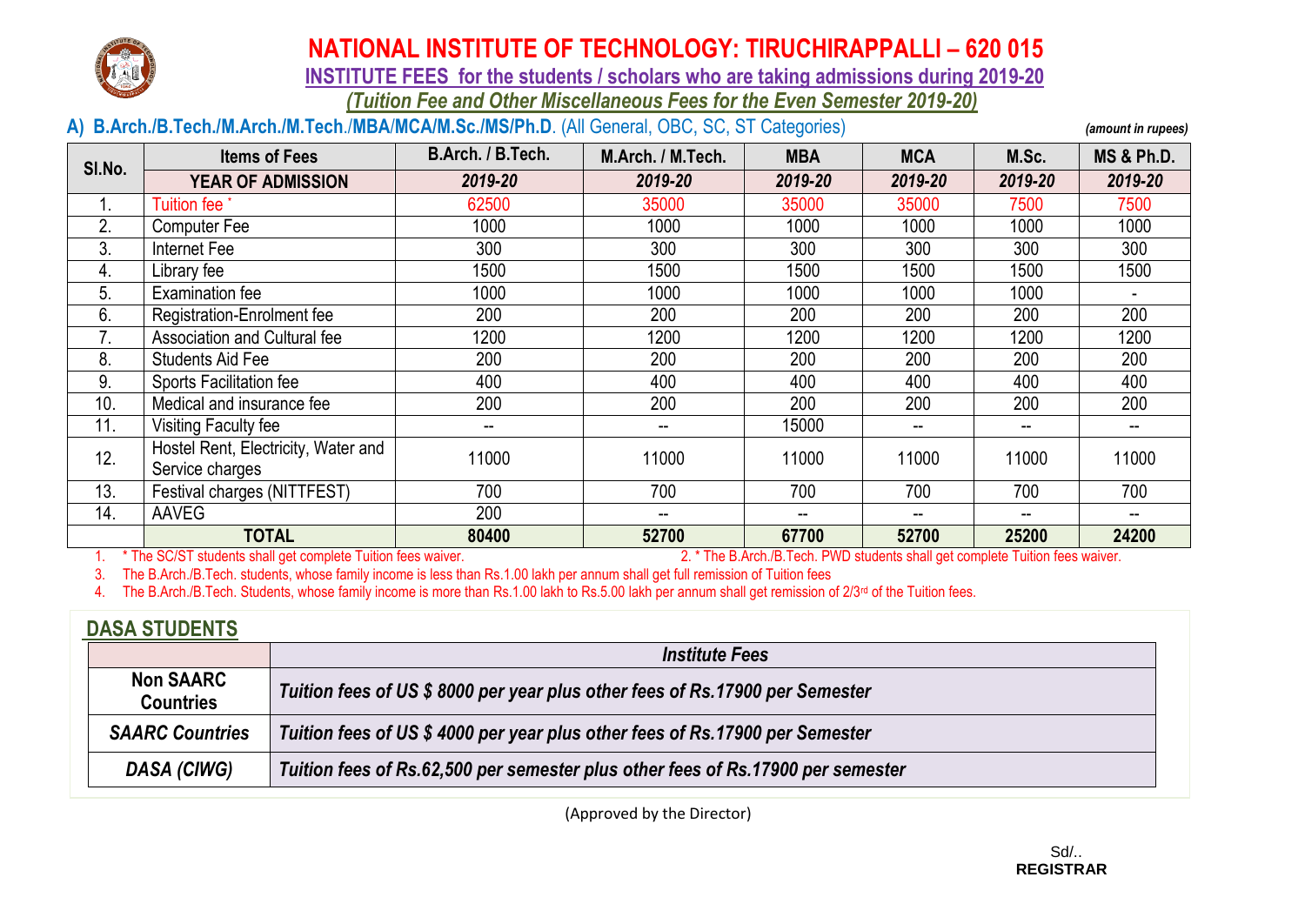

 **INSTITUTE FEES for the students / scholars who are taking admissions during 2018-19**

*(Tuition Fee and Other Miscellaneous Fees for the Even Semester 2019-20)*

### **A) B.Arch./B.Tech./M.Arch./M.Tech**./**MBA**/**MCA/M.Sc./MS/Ph.D**. (All General, OBC, SC, ST Categories) *(amount in rupees)*

| SI.No. | <b>Items of Fees</b>                                   | B.Arch. / B.Tech.                     | M.Arch. / M.Tech. | <b>MBA</b> | <b>MCA</b>               | M.Sc.                    | <b>MS &amp; Ph.D.</b> |
|--------|--------------------------------------------------------|---------------------------------------|-------------------|------------|--------------------------|--------------------------|-----------------------|
|        | <b>YEAR OF ADMISSION</b>                               | 2018-19                               | 2018-19           | 2018-19    | 2018-19                  | 2018-19                  | 2018-19               |
|        | <b>Tuition fee</b>                                     | 62500                                 | 35000             | 35000      | 35000                    | 7500                     | 7500                  |
| 2.     | <b>Computer Fee</b>                                    | 1000                                  | 1000              | 1000       | 1000                     | 1000                     | 1000                  |
| 3.     | Internet Fee                                           | 300                                   | 300               | 300        | 300                      | 300                      | 300                   |
| 4.     | Library fee                                            | 1500                                  | 1500              | 1500       | 1500                     | 1500                     | 1500                  |
| 5.     | <b>Examination fee</b>                                 | 1000                                  | 1000              | 1000       | 1000                     | 1000                     |                       |
| 6.     | Registration-Enrolment fee                             | 200                                   | 200               | 200        | 200                      | 200                      | 200                   |
|        | Association and Cultural fee                           | 1200                                  | 1200              | 1200       | 1200                     | 1200                     | 1200                  |
| 8.     | Students Aid Fee                                       | 200                                   | 200               | 200        | 200                      | 200                      | 200                   |
| 9.     | <b>Sports Facilitation fee</b>                         | 400                                   | 400               | 400        | 400                      | 400                      | 400                   |
| 10.    | Medical and insurance fee                              | 200                                   | 200               | 200        | 200                      | 200                      | 200                   |
| 11.    | Visiting Faculty fee                                   | $\hspace{0.05cm}$ – $\hspace{0.05cm}$ | --                | 15000      | $\overline{\phantom{m}}$ | $\overline{\phantom{m}}$ |                       |
| 12.    | Hostel Rent, Electricity, Water and<br>Service charges | 10000                                 | 10000             | 10000      | 10000                    | 10000                    | 10000                 |
| 13.    | <b>NITTFEST</b>                                        | 700                                   | 700               | 700        | 700                      | 700                      | 700                   |
|        | <b>TOTAL</b>                                           | 79200                                 | 51700             | 66700      | 51700                    | 24200                    | 23200                 |

1. \* The SC/ST students shall get complete Tuition fees waiver. 2. \* The B.Arch./B.Tech. PWD students shall get complete Tuition fees waiver.

3. The B.Arch./B.Tech. students, whose family income is less than Rs.1.00 lakh per annum shall get full remission of Tuition fees<br>4 The B.Arch./B.Tech. Students, whose family income is more than Rs.1.00 lakh to Rs.5.00 lak The B.Arch./B.Tech. Students, whose family income is more than Rs.1.00 lakh to Rs.5.00 lakh per annum shall get remission of  $2/3$ <sup>rd</sup> of the Tuition fees.

### **DASA STUDENTS**

|                                      | <b>Institute Fees</b>                                                           |
|--------------------------------------|---------------------------------------------------------------------------------|
| <b>Non SAARC</b><br><b>Countries</b> | Tuition fees of US \$8000 per year plus other fees of Rs.16700 per Semester     |
| <b>SAARC Countries</b>               | Tuition fees of US \$4000 per year plus other fees of Rs.16700 per Semester     |
| DASA (CIWG)                          | Tuition fees of Rs.62,500 per semester plus other fees of Rs.16700 per semester |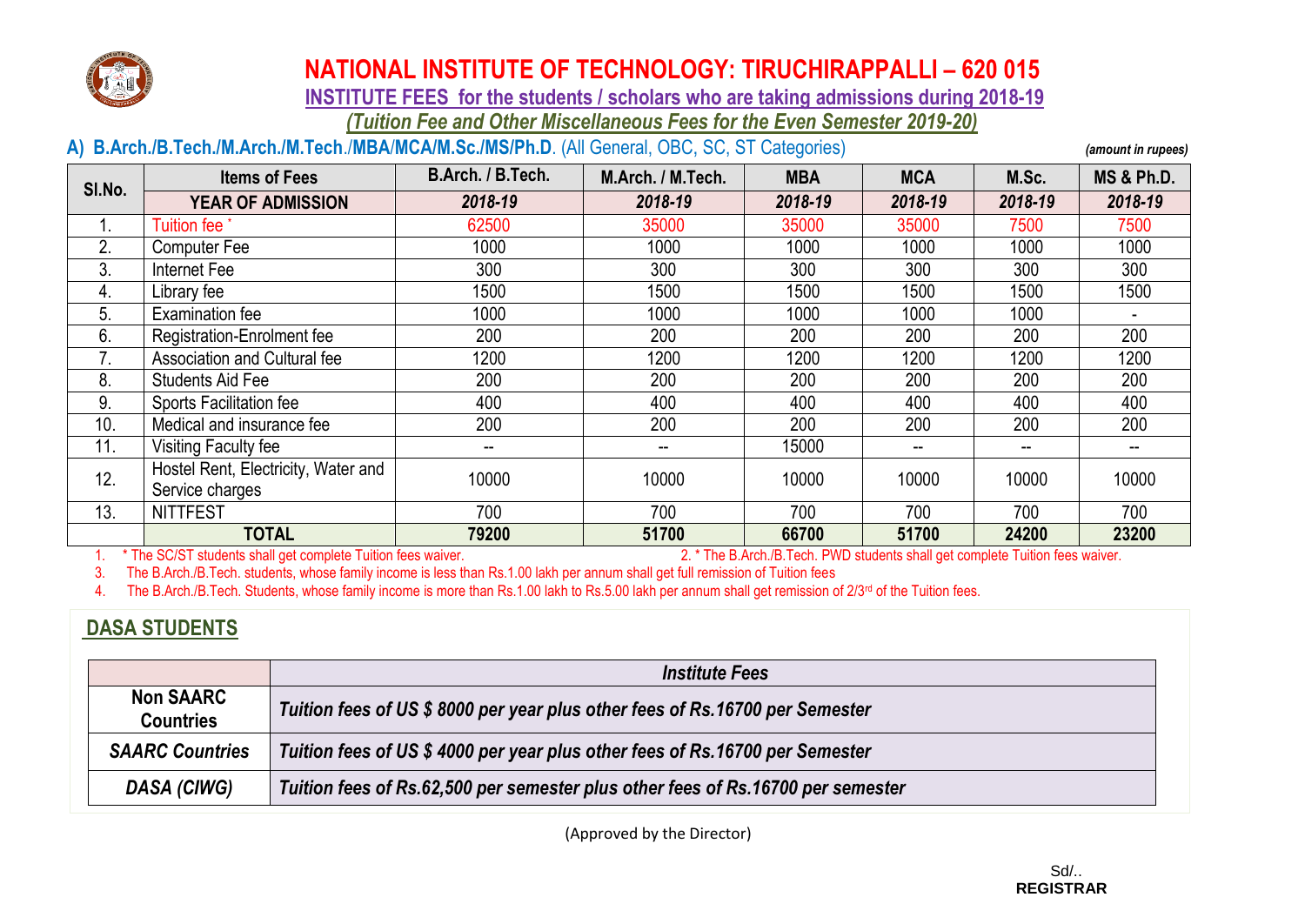

 **INSTITUTE FEES for the students / scholars who are taking admissions during 2017-18** *(Tuition Fee and Other Miscellaneous Fees for the Even Semester 2019-20)*

|        | A) B.Arch./B.Tech./M.Arch./M.Tech./MBA/MCA/M.Sc./MS/Ph.D. (All General, OBC, SC, ST Categories) |                   |            | (amount in rupees)    |
|--------|-------------------------------------------------------------------------------------------------|-------------------|------------|-----------------------|
| SI.No. | <b>Items of Fees</b>                                                                            | B.Arch. / B.Tech. | <b>MCA</b> | <b>MS &amp; Ph.D.</b> |
|        | <b>YEAR OF ADMISSION</b>                                                                        | 2017-18           | 2017-18    | 2017-18               |
| 1.     | Tuition fee <sup>*</sup>                                                                        | 62500             | 35000      | 7500                  |
| 2.     | <b>Computer Fee</b>                                                                             | 1000              | 1000       | 1000                  |
| 3.     | Internet Fee                                                                                    | 300               | 300        | 300                   |
| 4.     | Library fee                                                                                     | 1500              | 1500       | 1500                  |
| 5.     | Examination fee                                                                                 | 1000              | 1000       |                       |
| 6.     | <b>Registration-Enrolment fee</b>                                                               | 200               | 200        | 200                   |
| 7.     | Association and Cultural fee                                                                    | 1200              | 1200       | 1200                  |
| 8.     | Students Aid Fee                                                                                | 200               | 200        | 200                   |
| 9.     | <b>Sports Facilitation fee</b>                                                                  | 400               | 400        | 400                   |
| 10.    | Medical and insurance fee                                                                       | 200               | 200        | 200                   |
| 11.    | Hostel Rent, Electricity, Water and Service charges                                             | 7000              | 7000       | 7000                  |
| 12.    | Festival charges (NITTFEST)                                                                     | 700               | 700        | 700                   |
|        | <b>TOTAL</b>                                                                                    | 76200             | 48700      | 20200                 |

2. \* The SC/ST students shall get complete Tuition fees waiver. 2. \* The B.Arch./B.Tech. PWD students shall get complete Tuition fees waiver.

3. The B.Arch./B.Tech. students, whose family income is less than Rs.1.00 lakh per annum shall get full remission of Tuition fees

4. The B.Arch./B.Tech. Students, whose family income is more than Rs.1.00 lakh to Rs.5.00 lakh per annum shall get remission of 2/3<sup>rd</sup> of the Tuition fees.

### **DASA STUDENTS**

|                                      | <b>Institute Fees</b>                                                           |
|--------------------------------------|---------------------------------------------------------------------------------|
| <b>Non SAARC</b><br><b>Countries</b> | Tuition fees of US \$8000 per year plus other fees of Rs.13700 per Semester     |
| <b>SAARC Countries</b>               | Tuition fees of US \$4000 per year plus other fees of Rs.13700 per Semester     |
| DASA (CIWG)                          | Tuition fees of Rs.62,500 per semester plus other fees of Rs.13700 per semester |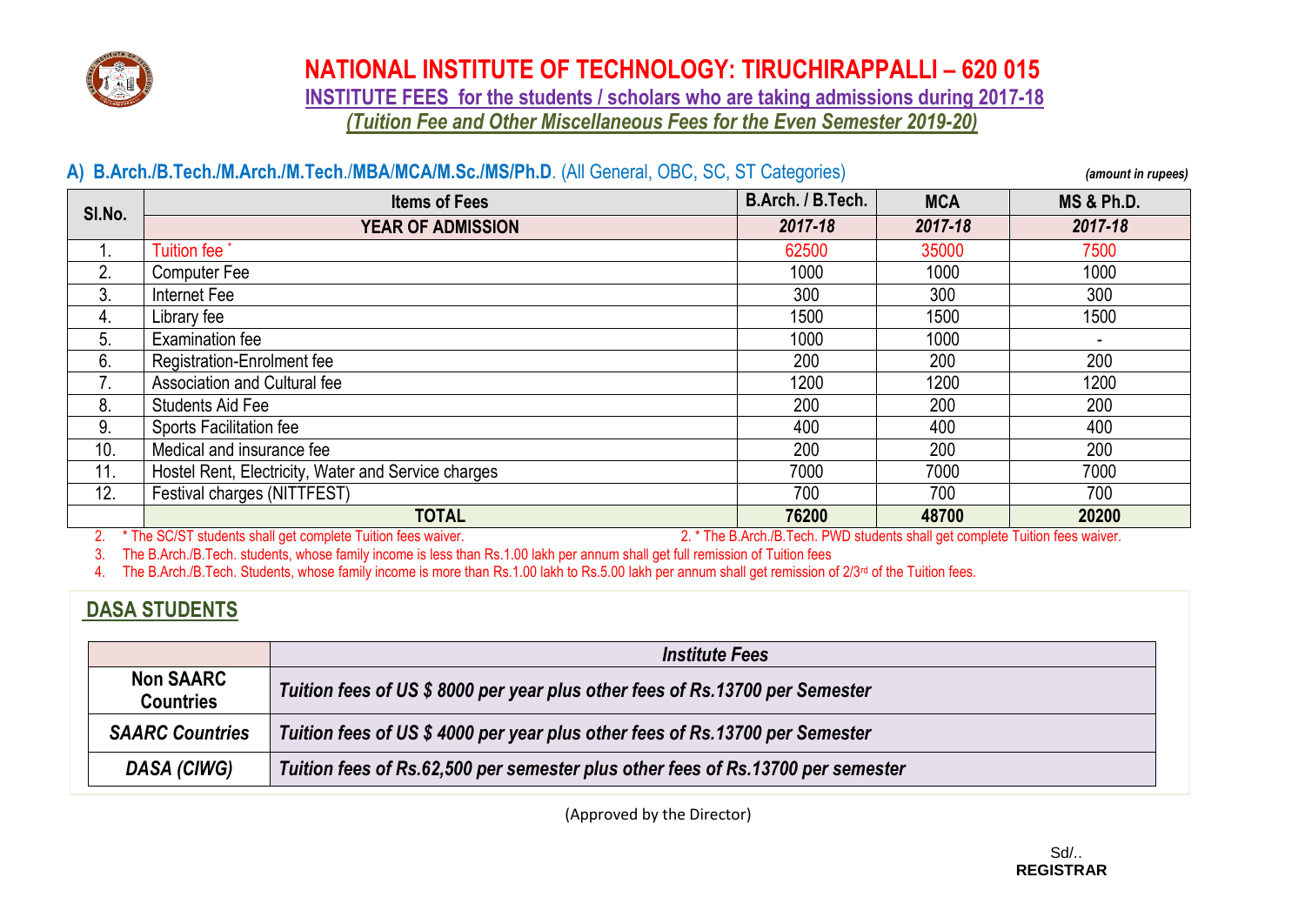

 **INSTITUTE FEES for the students / scholars who are taking admissions during 2016-17**

*(Tuition Fee and Other Miscellaneous Fees for the Even Semester 2019-20)*

|        | A) B.Arch./B.Tech./M.Arch./M.Tech./MBA/MCA/M.Sc./MS/Ph.D. (All General, OBC, SC, ST Categories)<br>(amount in rupees) |                   |         |  |  |
|--------|-----------------------------------------------------------------------------------------------------------------------|-------------------|---------|--|--|
| SI.No. | <b>Items of Fees</b>                                                                                                  | B.Arch. / B.Tech. | Ph.D.   |  |  |
|        | <b>YEAR OF ADMISSION</b>                                                                                              | 2016-17           | 2016-17 |  |  |
|        | Tuition fee <sup>*</sup>                                                                                              | 62500             | 7500    |  |  |
| 2.     | <b>Computer Fee</b>                                                                                                   | 1000              | 1000    |  |  |
| 3.     | Internet Fee                                                                                                          | 300               | 300     |  |  |
| 4.     | Library fee                                                                                                           | 1500              | 1500    |  |  |
| 5.     | <b>Examination fee</b>                                                                                                | 1000              |         |  |  |
| 6.     | Registration-Enrolment fee                                                                                            | 200               | 200     |  |  |
|        | Association and Cultural fee                                                                                          | 1200              | 1200    |  |  |
| 8.     | <b>Students Aid Fee</b>                                                                                               | 200               | 200     |  |  |
| 9.     | <b>Sports Facilitation fee</b>                                                                                        | 400               | 400     |  |  |
| 10.    | Medical and insurance fee                                                                                             | 200               | 200     |  |  |
| 11.    | Hostel Rent, Electricity, Water and Service charges                                                                   | 7000              | 7000    |  |  |
| 12.    | Festival charges (NITTFEST)                                                                                           | 700               | 700     |  |  |
|        | <b>TOTAL</b>                                                                                                          | 76200             | 20200   |  |  |

1. \* The SC/ST students shall get complete Tuition fees waiver. 2. \* The B.Arch./B.Tech. PWD students shall get complete Tuition fees waiver.

3. The B.Arch./B.Tech. students, whose family income is less than Rs.1.00 lakh per annum shall get full remission of Tuition fees

4. The B.Arch./B.Tech. Students, whose family income is more than Rs.1.00 lakh to Rs.5.00 lakh per annum shall get remission of 2/3<sup>rd</sup> of the Tuition fees.

### **DASA STUDENTS**

|                                      | <b>Institute Fees</b>                                                           |
|--------------------------------------|---------------------------------------------------------------------------------|
| <b>Non SAARC</b><br><b>Countries</b> | Tuition fees of US \$8000 per year plus other fees of Rs.13700 per Semester     |
| <b>SAARC Countries</b>               | Tuition fees of US \$4000 per year plus other fees of Rs.13700 per Semester     |
| DASA (CIWG)                          | Tuition fees of Rs.62,500 per semester plus other fees of Rs.13700 per semester |